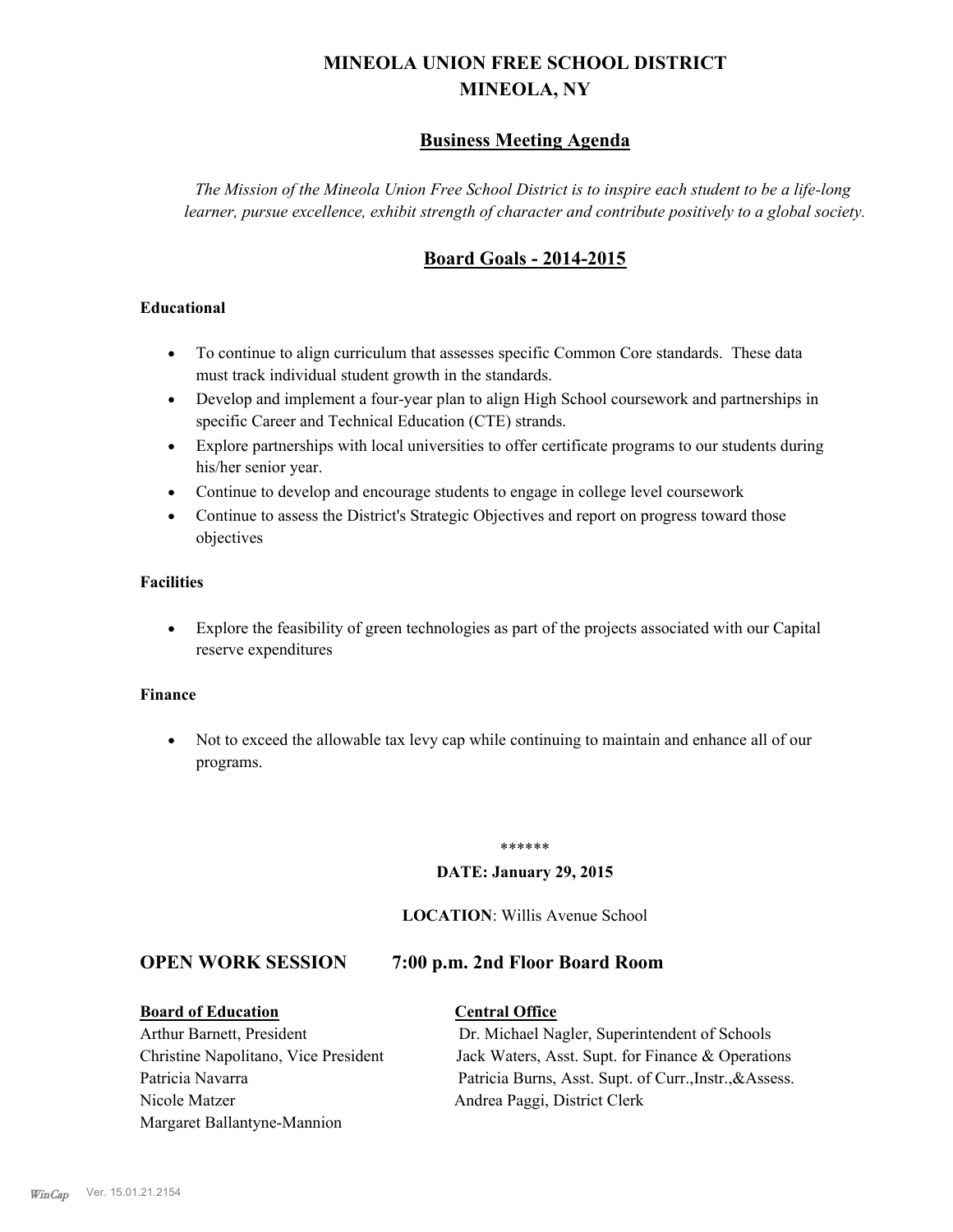**A. Call to Order** 

**B. Pledge of Allegiance**

**C. Reading of Mission**

**D. Moment of Silent Meditation**

**E. Dais & Visitor Introductions**

**F. High School Student Organization Report**

#### **G. BOE Reports**

- **a. Comments from Board Trustees**
- **b. Comments from Board President**
- **c. Comments from Superintendent**

**H. Old Business**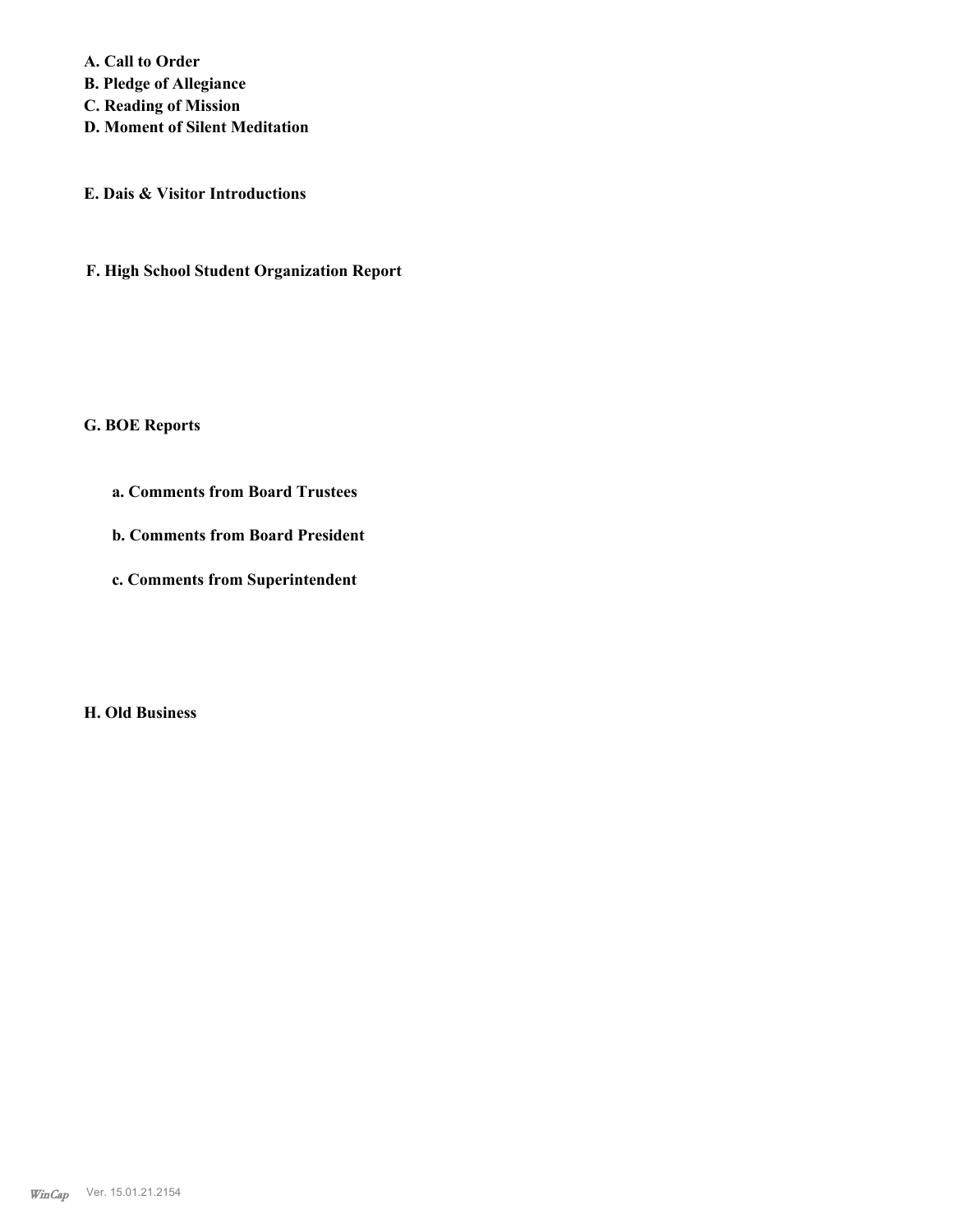#### **I. New Business**

#### **Approval of 2015-2016 School Calendar**

**RESOLUTION # 29 -BE IT RESOLVED** that the Board of Education of the Mineola Union Free School District approves the 2015-2016 school calendar.

| <b>Motion:</b><br>Second: |     |
|---------------------------|-----|
| Yes:                      | No: |
|                           |     |
|                           |     |
|                           |     |
| Passed:                   |     |

#### **Accept donation**

**RESOLUTION # 30 - BE IT RESOLVED** that the Board of Education accepts the donation of \$6000.00 from the Thomas and Jeanne Elmezzi Private Foundation to the Mineola Fine and Performing Arts Program for the purchase of musical instruments and makes an appropriation increase adjustment to Budget code: 2110-200-00-2400. .

| <b>Motion:</b><br>Second: |     |  |
|---------------------------|-----|--|
| Yes:                      | No: |  |
|                           |     |  |
|                           |     |  |
|                           |     |  |
|                           |     |  |
| Passed:                   |     |  |

#### **Approval of CAP- Financial Statements**

**RESOLUTION # 31 -BE IT RESOLVED** that the Board of Education of the Mineola Union Free School District hereby accepts the Corrective Action Plan ("CAP") for the 2014 Audited Financial Statements by Nawrocki Smith and hereby instructs the Assistant Superintendent for Finance and Operations to file such a plan with the NYSED Office of Audit Services.

 $$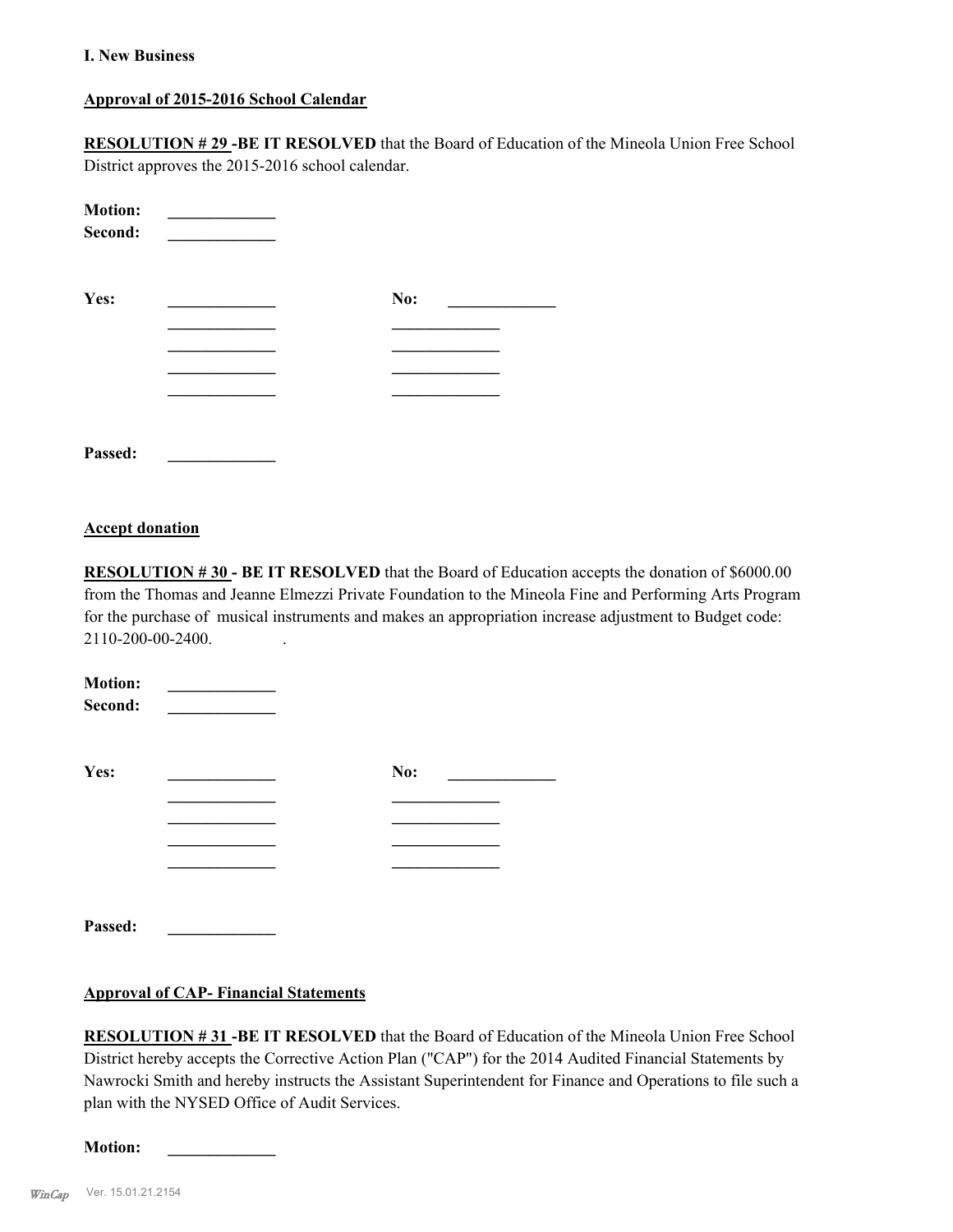| эесона: |     |
|---------|-----|
| Yes:    | No: |
|         |     |
|         |     |
|         |     |
|         |     |
|         |     |

# **Passed: \_\_\_\_\_\_\_\_\_\_\_\_\_**

**Second: \_\_\_\_\_\_\_\_\_\_\_\_\_**

#### **J. Consensus Agenda**

**RESOLUTION # 32- BE IT RESOLVED** that the Board of Education approves the consensus agenda items J.1.a. through J.5.a.2., as presented.

**Motion: \_\_\_\_\_\_\_\_\_\_\_\_\_**   $Second:$ 

| Yes: | No: |
|------|-----|
|      |     |
|      |     |
|      |     |
|      |     |

**Passed: \_\_\_\_\_\_\_\_\_\_\_\_\_**

#### 1. **Instruction**

- a. Resignation(s)
- That the Board of Education accepts, with regret, the resignation of Patricia Parendo, Elementary Teacher, for the purposes of retirement, effective June 30, 2015. 1.
- That the Board of Education accepts the resignation of Zelia D. Attaway, Permanent Substitute Teacher at Hampton Street, effective January 16, 2015. 2.
- b. Leave(s) of Absence/Child Rearing
- That the Board of Education grants a request to Kimberly Martino, for a Leave of Absence, for child-rearing purposes, using accumulated sick days, starting approximately June 8, 2015. 1.
- Appointment(S) Sub Teacher per diem c.

The Board of Education accepts the following individual(s) as Per Diem Substitute Teacher(s) for the current school year, at a daily rate of \$100.00 per day; and retirees at a daily rate of \$125.00 per day.:

| <b>EMPLOYEE NAME</b> | <b>EMPLOYEE CERTIFICATION</b>      |
|----------------------|------------------------------------|
| Lisa A. Mangino      | Childhood Ed $(1-6)$ , SWD $(1-6)$ |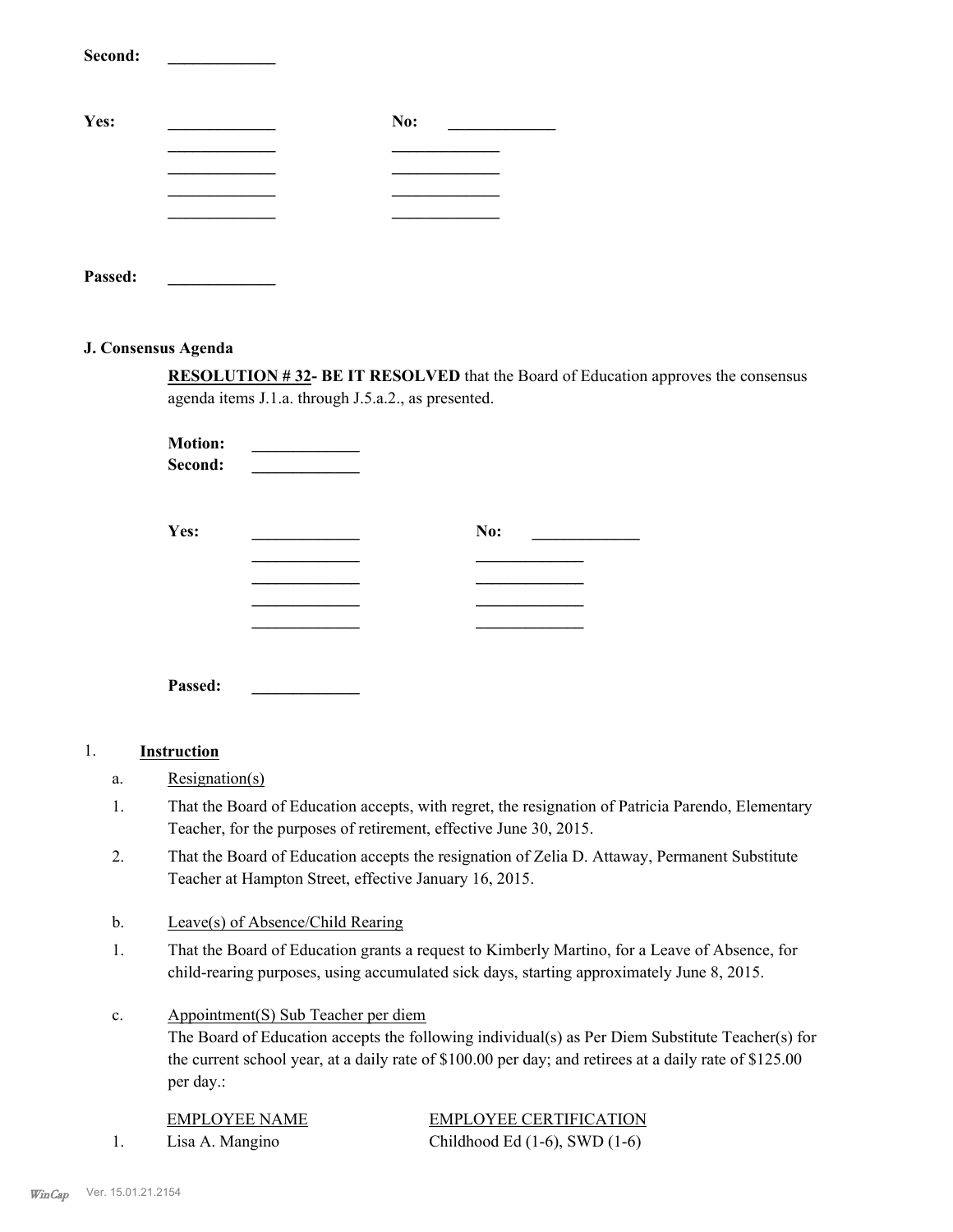- d. Appointment(S) Perm Sub
- That the Board of Education approves the appointment of Lisa A. Mangino, to the position of Permanent Substitute Teacher at Jackson Avenue, effective February 1, 2015 to May 31, 2015. Salary: \$100 per day. 1.
- Appointment(S) Tenure e.

That the Board of Education approve the recommendation of the Superintendent of Schools to appoint the following Teachers and/ or Administrators to tenure:

| <b>EMPLOYEE</b><br>NAME | <b>TENURE AREA</b> | <b>EFFECTIVE</b><br>DATE | <b>SCHOOL</b>            |
|-------------------------|--------------------|--------------------------|--------------------------|
| Carmen Vazquez          | Elementary         | 02/11/2015               | <b>Hampton St School</b> |
| Catherine Baker         | Elementary         | 02/01/2015               | Hampton St School        |

## 2. **Instruction: Committee on Special Education**

a. That the Board of Education approves the CSE/CPSE/SCSE recommendations for programs and services for students with IEPs for the time period from 11/1/14- 12/31/14. Please be advised that all of the parents have received the student's IEP and a copy of their DUE process rights.

# 3. **Civil Service**

- a. Appointments
- That the Board of Education approve the appointment of Sandra Buzeta, to the position of part time Teacher Aide in the cafeteria at Jackson Avenue School to replace Donna Renda, effective February 2, 2015. Salary will be \$13.74 per hour on Step 1. 1.
- b. Leave(s) of Absence
- That the Board of Education grant a request to Mary Ann Marino, part time Greeter at Meadow Drive, for a Leave of Absence, effective January 19, 2015. Leave would be approximately six weeks. 1.
- c. Leave(s) of Absence
- That the Board of Education approve a paid Medical Leave of Absence to Patricia Stichweh, Sr. Typist Clerk at the High School, due to surgery, effective January 26, 2015. Leave will be approximately six weeks. 1.
- That the Board of Education extend a paid Medical Leave of Absence to Eileen Turano, Teacher Aide, due to illness, effective January 7, 2015 through April 15, 2015. 2.
- That the Board of Education approve a paid Medical Leave of Absence to Terence Doyle, Maintainer, effective December 30, 2014, until further notice. 3.
- d. Leave Replacement
- That the Board of Education approve the appointment of Mary Ann Marino to the position of Clerical Leave Replacement for Patricia Stichweh, who is on medical leave, effective January 20, 2015. This position would be for approximately 6 weeks. 1.
- e. Civil Service: Other
- That the Board of Education approve a new position of Registered Professional Nurse to work on a full time basis with a special needs student. This position would be effective February 2, 2015. 1.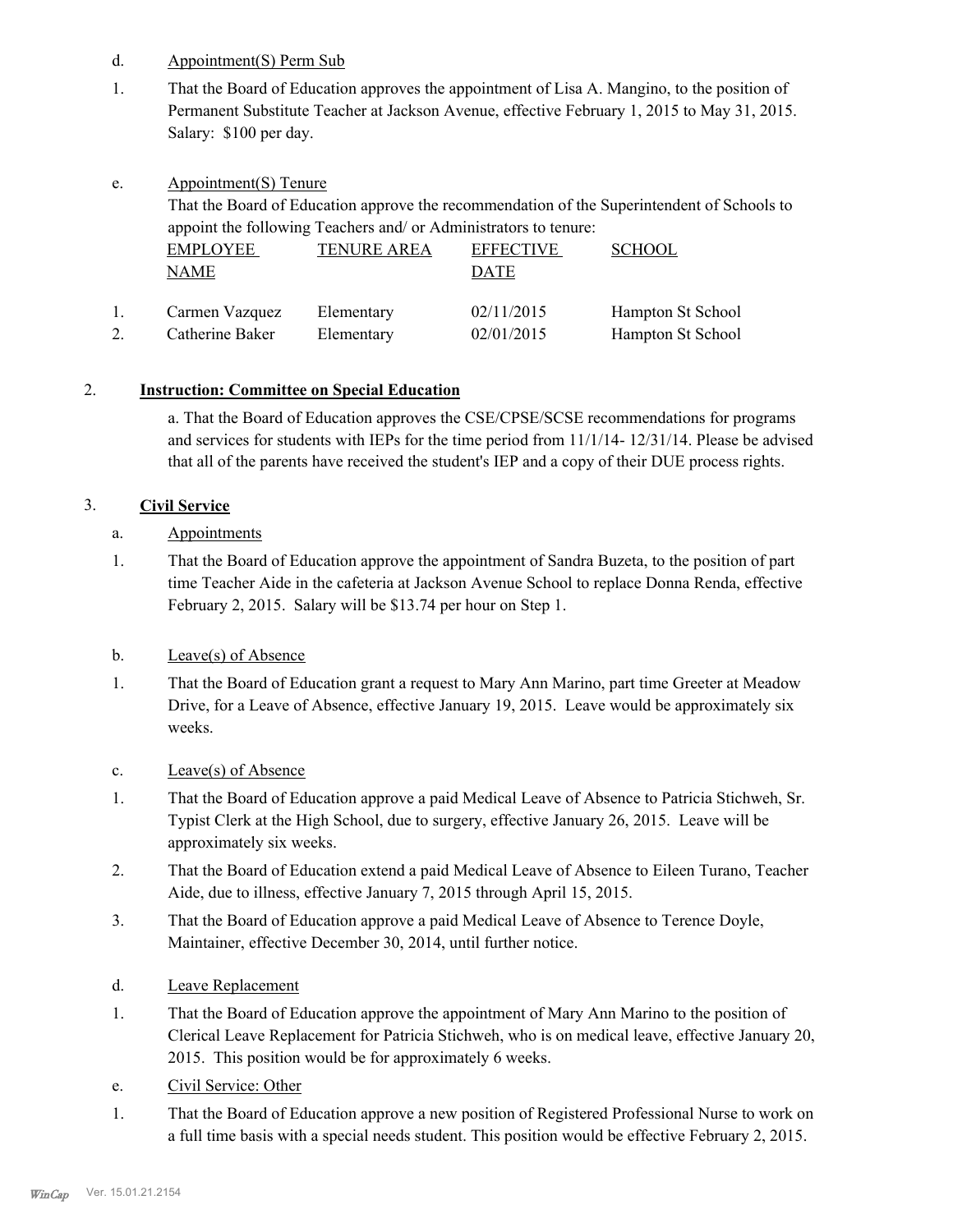#### 4. **Business /Finance**

#### a. **Treasurer's Report**

1. That the Board of Education accepts the Treasurer's report for the period ending November 30, 2014 and directs that it be placed on file.

#### b. **Approval of Invoices and Payroll**

That the Board of Education accepts the Invoices and Payroll for the period ending December 31, 2014

| $A/P$ Warrant # 11 | December $3, 2014$ | \$1,303,886.87 |
|--------------------|--------------------|----------------|
| $A/P$ Warrant #12  | December 17, 2014  | \$1,956,526.17 |

#### **TOTAL EXPENSES \$ 3,260,413.04**

PAYROLL # 11 & # 12

| General | \$3,994,719.85 |
|---------|----------------|
| F Fund  | \$51,091.74    |

#### **TOTAL PAYROLL \$4,045,811.59**

### 5. **Business/Finance: Contract Approvals**

a. That the Board of Education approves the following two Lease Agreements between the Mineola Union Free School District and Pitney Bowes:

1. Lease Agreement for Digital Meter Postage System (Central Office)- NYS Contract # PC 65205- Terms 51 months at \$300 per month

2. Lease Agreement for High School Mail System Machine- NYS Contract # PC 65205- Terms 51 months at \$700 per month

#### **K. Superintendent's Report**

Superintendent of Schools' Reports for 1/29/15 Presentations:

1. Turf Field Follow-Up

Superintendent Comments

#### **L. Public Comments**